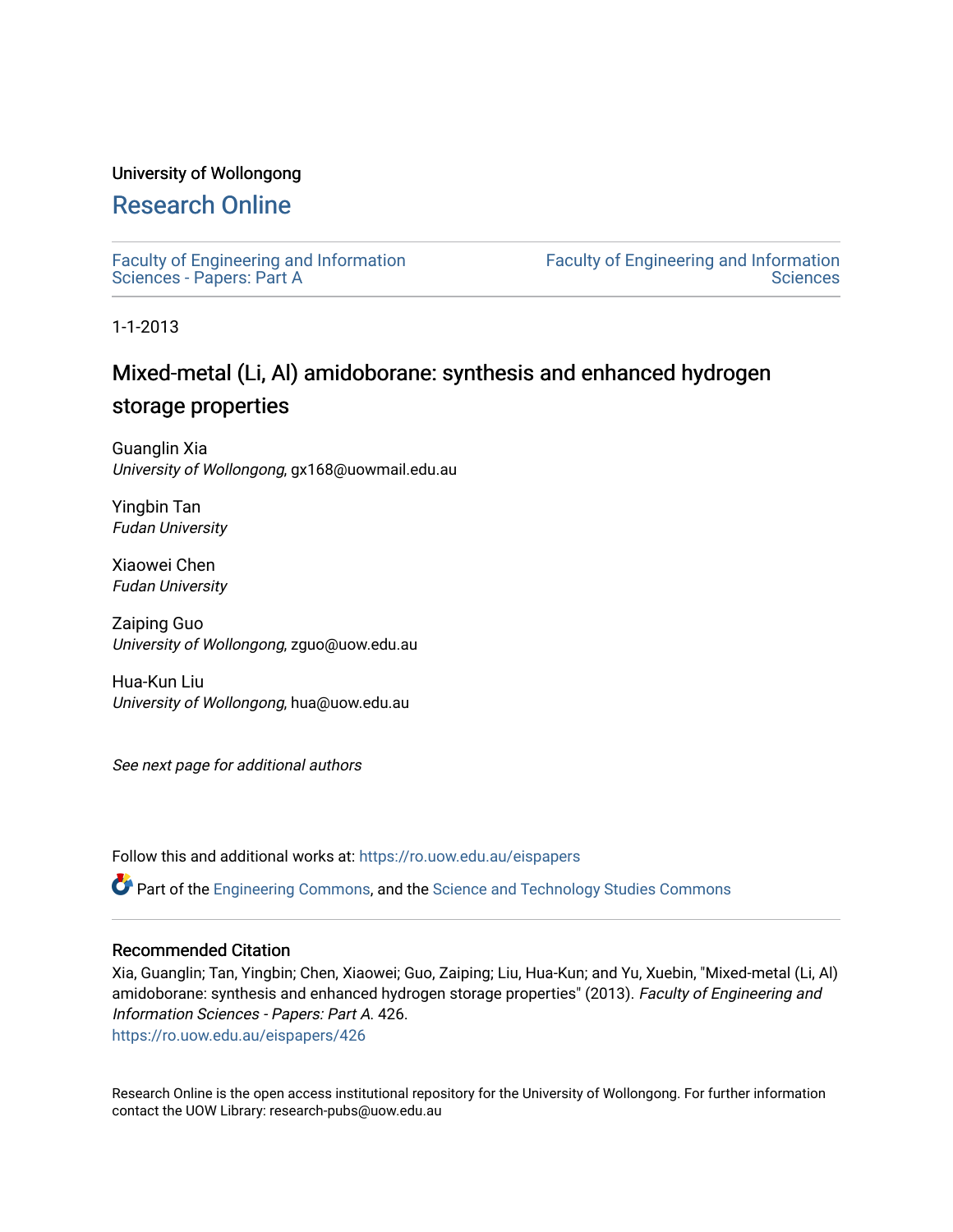# Mixed-metal (Li, Al) amidoborane: synthesis and enhanced hydrogen storage properties

# **Abstract**

Mixed-metal (Li, Al) amidoborane has been synthesized via mechanical ball milling of ammonia borane with lithium hexahydridoaluminate in different molar ratios. The reversible dehydrogenation properties of the thus-synthesized metallic amidoborane and its mixtures with ammonia borane in different ratios were systematically investigated in comparison with neat ammonia borane (AB). On the basis of thermogravimetric analysis and mass spectrometry results, the thus-synthesized mixed-metal amidoborane was shown to release around 10 wt% hydrogen below 200 degrees C, with an effective suppression of volatile side products. Furthermore, a synergistic effect between metallic amidoborane and ammonia borane has been identified, which leads to the release of 9 wt% hydrogen with high purity at 120 degrees C. Additionally, upon treatment with hydrazine in liquid ammonia, the regenerated products from the decomposed Li3AlH6-nAB (n = 4, 5, and 6) composites can release 3.5 wt% hydrogen with high purity, corresponding to an approximate 35%, 30%, and 26% regeneration yield for the post-milled Li3AlH6-nAB (n = 4, 5, and 6) composites, respectively.

## Keywords

amidoborane, al, properties, li, storage, metal, mixed, hydrogen, enhanced, synthesis

## **Disciplines**

Engineering | Science and Technology Studies

## Publication Details

Xia, G., Tan, Y., Chen, X., Guo, Z., Liu, H. & Yu, X. (2013). Mixed-metal (Li, Al) amidoborane: synthesis and enhanced hydrogen storage properties. Journal Of Materials Chemistry A, 1 (5), 1810-1820.

## Authors

Guanglin Xia, Yingbin Tan, Xiaowei Chen, Zaiping Guo, Hua-Kun Liu, and Xuebin Yu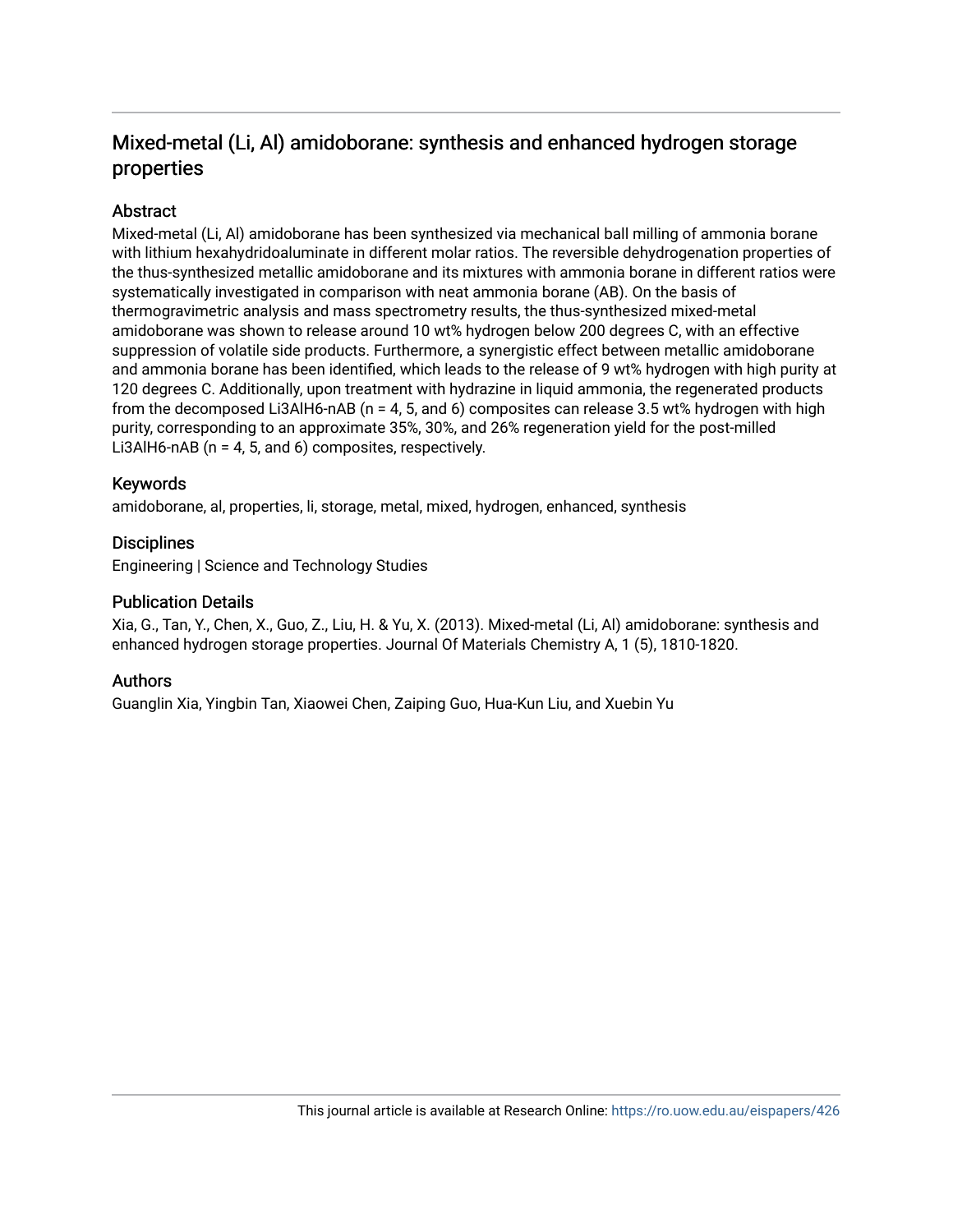# Journal of Materials Chemistry A

# PAPER

**RSCPublishing** 

**View Article Online**

Cite this: *J. Mater. Chem. A*, 2013, 1, 1810

Received 14th October 2012 Accepted 30th November 2012

DOI: 10.1039/c2ta00697a

www.rsc.org/MaterialsA

# 1 Introduction

In an effort to reduce global warming and the world's dependence on fossil fuels, there has been a strong push towards the so-called hydrogen economy, because hydrogen has the highest energy density of all, and more importantly, water is the only waste product when hydrogen is used in a fuel cell.<sup>1</sup> Both the generation and storage of hydrogen in sufficient quantities are very challenging problems that need to be overcome for hydrogen technology to be commercialized. Unfortunately, even after several decades of intensive investigation, up to now, no single hydrogen storage material fulfills all the essential application requirements, e.g., volumetric and gravimetric hydrogen capacities, handling pressure and temperature, and regeneration of dehydrogenated products.

Ammonia borane ( $BH<sub>3</sub>NH<sub>3</sub>$ , AB hereafter), with 19.6 wt% hydrogen capacity and good stability under ambient conditions, as well as recently demonstrated regenerability, $2$  has been extensively investigated as a potential hydrogen storage

# Mixed-metal (Li, Al) amidoborane: synthesis and enhanced hydrogen storage properties†

Guanglin Xia,<sup>ab</sup> Yingbin Tan,<sup>a</sup> Xiaowei Chen,<sup>a</sup> Zaiping Guo,<sup>\*bc</sup> Huakun Liu<sup>b</sup> and Xuebin Yu\*<sup>a</sup>

Mixed-metal (Li, Al) amidoborane has been synthesized via mechanical ball milling of ammonia borane with lithium hexahydridoaluminate in different molar ratios. The reversible dehydrogenation properties of the thus-synthesized metallic amidoborane and its mixtures with ammonia borane in different ratios were systematically investigated in comparison with neat ammonia borane (AB). On the basis of thermogravimetric analysis and mass spectrometry results, the thus-synthesized mixed-metal amidoborane was shown to release around 10 wt% hydrogen below 200  $\degree$ C, with an effective suppression of volatile side products. Furthermore, a synergistic effect between metallic amidoborane and ammonia borane has been identified, which leads to the release of 9 wt% hydrogen with high purity at 120 °C. Additionally, upon treatment with hydrazine in liquid ammonia, the regenerated products from the decomposed Li<sub>3</sub>AlH<sub>6</sub>–nAB ( $n = 4$ , 5, and 6) composites can release 3.5 wt% hydrogen with high purity, corresponding to an approximate 35%, 30%, and 26% regeneration yield for the postmilled Li<sub>3</sub>AlH<sub>6</sub>–nAB ( $n = 4$ , 5, and 6) composites, respectively.

> candidate.<sup>3</sup> The relatively high temperature of hydrogen release (over 100  $^{\circ}$ C), however, and the accompanying evolution of volatile by-products (i.e., ammonia, borazine, and diborane), together with its severe foaming and volume expansion during thermal decomposition, significantly hinder the practical application of AB as a hydrogen storage material. To date, many efficient strategies have been adopted, such as nanoconfinement using nanoscaffolds,<sup>4</sup> catalysis effects,<sup>5</sup> ionic liquid assistance,<sup>6</sup> the hydrolysis reaction,<sup>7</sup> and chemical modification of AB via replacing one of its H atoms with other alkali or alkaline earth elements to form metal amidoboranes.<sup>8</sup> to surmount the above-mentioned drawbacks. In particular, by dint of modifying the structure of AB, i.e., replacement of a protonic H atom linked with the N atom of AB with a metal cation to form a series of amidoboranes, the kinetics and thermodynamics of hydrogen release can be significantly improved, along with effective suppression of volatile by-products. With respect to this methodology, a number of recent experimental and theoretical investigations have authenticated the correlation between the ionicity and size of metal cations and the nature of the  $NH<sub>2</sub>BH<sub>3</sub><sup>-</sup>$  bonding in metal amidoboranes, and then determined their individual hydrogen release properties.<sup>9</sup>

> In previous reports, studies were mainly focused on the single-metal amidoboranes, e.g.,  $LiNH_2BH_3$ ,<sup>10</sup> NaNH<sub>2</sub>BH<sub>3</sub>,<sup>11</sup>  $KNH<sub>2</sub>BH<sub>3</sub>,<sup>12</sup>$  $Ca(NH<sub>2</sub>BH<sub>3</sub>)<sub>2</sub>$ , 13,14  $Sr(NH<sub>2</sub>BH<sub>3</sub>)<sub>2</sub>,<sup>15</sup>$ and Y(NH<sub>2</sub>BH<sub>3</sub>)<sub>3</sub>,<sup>16</sup> which have been successfully synthesized through the reaction between ammonia borane and the relevant metal hydrides or halides. Although these single-metal

a Department of Materials Science, Fudan University, Shanghai, China. E-mail: yuxuebin@fudan.edu.cn; Tel: +86-21-55664581

b Institute for Superconducting and Electronic Materials, University of Wollongong, North Wollongong, Australia. E-mail: zguo@uow.edu.au

c School of Mechanical, Materials & Mechatronics Engineering, University of Wollongong, NSW 2522, Australia

<sup>†</sup> Electronic supplementary information (ESI) available: Powder XRD of the as-prepared Li<sub>3</sub>AlH<sub>6</sub>-nAB ( $n = 4$ , 5, and 6) composites and its products, TPD results of the products after hydrogenation, and FTIR spectra of the spent fuels. See DOI: 10.1039/c2ta00697a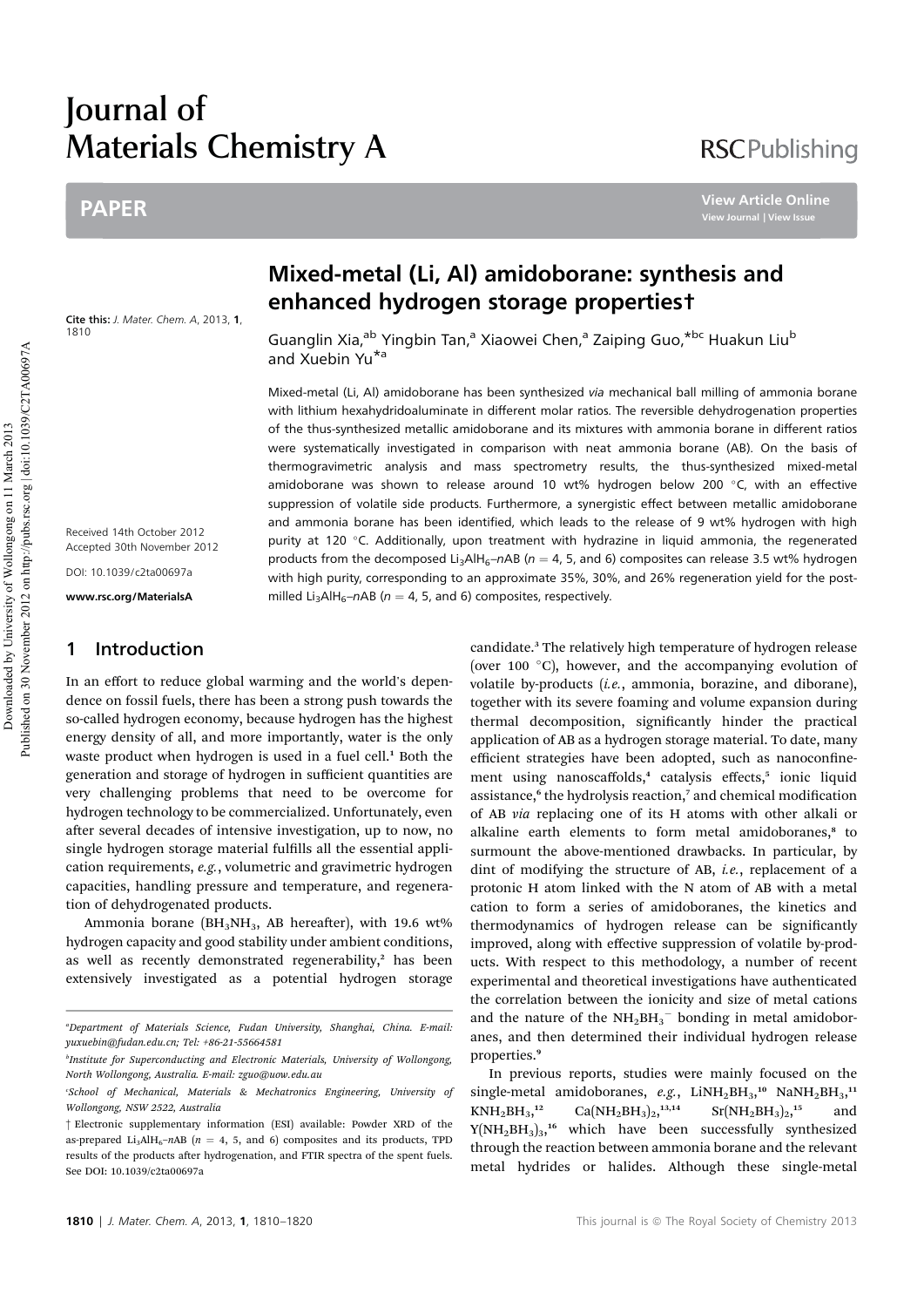Paper Journal of Materials Chemistry A **View Article Online**

amidoboranes exhibited superior hydrogen release properties relative to AB, almost all of them were a source of contamination due to the simultaneous release of ammonia with the hydrogen desorption, $1,1,1,3-17$  which is a very important issue because a very small amount of ammonia (ppm level) poisons the catalysts for proton exchange membrane (PEM) fuel cells. Fortunately, a small number of mixed-metal amidoboranes, e.g., LiNa $(NH_2BH_3)_2$ ,<sup>18</sup> NaMg $(NH_2BH_3)_3$ ,<sup>19</sup> and  $\rm Na_2Mg(NH_2BH_3)_4,^{20}$  have been discovered recently through the solid-phase reaction of ammonia borane with the corresponding mixed-metal hydrides, and these demonstrate that the combination of alkali and alkaline earth metals can effectively promote the reactivity of metal hydrides with AB.<sup>8</sup> Moreover,  $M_2Mg(NH_2BH_3)_4$  (M = Na and K) was also prepared by the mechanical reaction of  $Mg(NH_2BH_3)_2 \cdot NH_3$  with MH.<sup>21</sup> The thermal stability of the amidoboranes can then be tuned towards favourable dehydrogenation properties. A noteworthy feature is that, due to the incorporation of other structurestabilizing ligands [NaNH<sub>2</sub>BH<sub>3</sub>], the Mg(NH<sub>2</sub>BH<sub>3</sub>)<sub>2</sub> moiety, which is structurally unstable according to a previous report, $22$ is present in some of these mixed-metal amidoboranes, demonstrating the functions of dual-metal ions towards stabilization of unstable complex hydrides, as similarly observed in the synthesis of MZn $(BH_4)$ <sub>3</sub> (M = Li, Na), in which the coordination of alkali metals gives rise to the stabilization of  $\text{Zn}(BH_4)_2$ under ambient conditions.<sup>23</sup> Furthermore, significantly improved hydrogen desorption properties were realized for the mixed-metal amidoboranes in comparison with the monometallic amidoboranes, e.g., complete suppression of ammonia was observed for NaMg(NH<sub>2</sub>BH<sub>3</sub>)<sub>3</sub>,<sup>19</sup> while there is  $\sim$ 15 mol% ammonia release for NaNH2BH3. Therefore, the incorporation of alkali metal ions affords an efficient strategy to stabilize amidoboranes which are thermodynamically unstable under ambient conditions, and meanwhile, offers superior hydrogen desorption properties compared with the single-metal amidoboranes.

Based on the above discussion, synthesis based on the milling-induced solid-phase reaction of  $Li<sub>3</sub>AlH<sub>6</sub>$  with ammonia borane was conducted in this study. This reaction leads to the formation of a mixed alkali metal (Li) and trivalent metal (Al) based metallic amidoborane, which has been proved to possess facile hydrogen release properties without emission of any byproducts. More importantly, the as-prepared mixed-metal (Li, Al) amidoborane was shown to be regenerated through treatment with hydrazine in liquid ammonia to some extent, exhibiting an inspiring breakthrough for amidoboranes as future energy carriers.

#### 2 Experimental

#### 2.1 Materials and synthesis

The starting materials, LiAlH<sub>4</sub> (97%), LiH (95%), and BH<sub>3</sub>NH<sub>3</sub> (97%), were purchased form Sigma-Aldrich and used in asreceived form without further purification. Samples of  $Li<sub>3</sub>AlH<sub>6</sub>$ were synthesized by mixing stoichiometric ratios (1 : 2) of LiAlH<sub>4</sub> and LiH powders *via* planetary ball milling (QM-1SP2, 400 rpm, ball to powder ratio of  $30:1$  for 24 h.<sup>24</sup> The mixed

product was then loaded into a stainless steel tube under 80 atm  $H<sub>2</sub>$  atmosphere, and, in order to improve the purity of the synthesized  $Li<sub>3</sub>AIH<sub>6</sub>$ , the ball-milled products were heated with a ramp of 1 K min $^{-1}$  to 150  $^{\circ}$ C and annealed at 150  $^{\circ}$ C overnight. Combinations of  $Li<sub>3</sub>AIH<sub>6</sub>$  and  $BH<sub>3</sub>NH<sub>3</sub>$  with various molar ratios were ball milled in the planetary QM-1SP2 mill at 350 rpm under argon for 3 h, using stainless steel spheres with a ball-topowder weight ratio of 40 : 1. To reduce the heat effect during the ball-milling process, the mill was set to revolve for 30 min in one direction, pause for 30 min, and then revolve in the reverse direction. In the control experiment, mixtures of  $LiAlH<sub>4</sub>$  and AB were ball milled under identical conditions with different molar ratios. All sample handling was performed in a Ar-filled glove box due to the extreme air-sensitivity of the hydrides.

#### 2.2 Regeneration

The regeneration process was similar to the procedure in a previous report: $2a$  in a typical case, the dehydrogenated composites ( $\sim$ 100 mg) after heating to 400 °C were suspended in liquid ammonia ( $\sim$ 30 mL) at 0  $^{\circ}$ C in a stainless steel reaction vessel with an internal volume of 75 mL. Hydrazine was acquired from hydrazine sulfate located on dense stainless nets, which were inserted at the top of the stainless steel vessel and used to prevent hydrazine sulfate contamination of the regenerated products. Subsequently, the reaction vessel was sealed and heated to a constant temperature of 40  $\degree$ C for 3 days, and after that, the vessel was vacuum-dried to remove the residual ammonia for  $\sim$ 12 h, with the remnant of the regenerated products on the bottom.

#### 2.3 Characterization

Simultaneous thermogravimetric analysis (TGA, Netzsch STA 449C) and mass spectrometry (MS, Hidden HPR 20) were simultaneously applied to survey the hydrogen release properties, using a heating rate of 2  $^{\circ}$ C min<sup>-1</sup> under dynamic nitrogen with a purge rate of 50 mL  $min^{-1}$ . Differential scanning calorimetry (DSC) was performed on a TA Q2000, USA, using a heating rate of 2  $^{\circ} \text{C min}^{-1}$ , with highly pure N<sub>2</sub> as the purge gas. Temperature-programmed desorption (TPD) was also conducted to determine the decomposition behavior of the samples under heating on a semi-automatic Sievert's apparatus connected to the reactor containing the sample  $(\sim 0.1 \text{ g})$  under 1 atm nitrogen, using a heating rate of 2  $^{\circ}$ C min<sup>-1</sup>. Powder X-ray diffraction (XRD, Rigaku D/max 2400) measurements were performed to confirm the phase structure using Cu K $\alpha$  radiation. Samples were mounted on a glass board in an Ar-filled glove box and then sealed with an airtight hood composed of an amorphous membrane in order to avoid oxidation during XRD measurement. High-resolution X-ray diffraction data were collected by a Mythen-II detector with a wavelength of 0.825  $\AA$  at the Powder Diffraction Beamline, Australian Synchrotron. The sample was loaded into a pre-dried 0.7 mm boron–silica glass capillary, and then, the capillary was sealed with vacuum grease in a glove box filled with argon. In order to identify the phase transformations during decomposition, time-resolved in situ measurements were conducted using a Cyberstar hot-air blower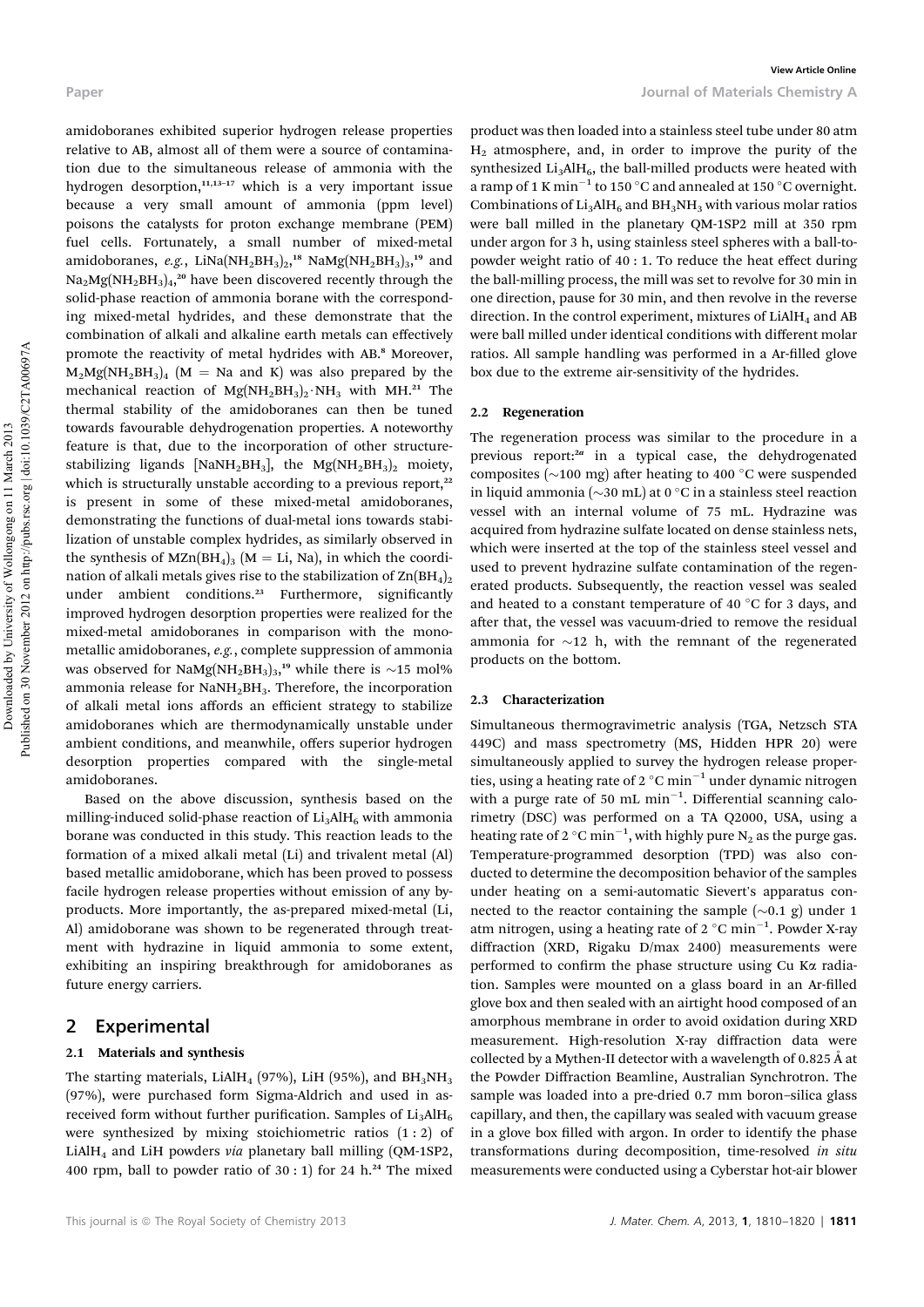to heat the capillary from room temperature to 200 °C, with a constant heating rate of 6  $^{\circ} \mathrm{C} \min^{-1}$ . Data were collected with an exposure time of 150 s at every 10  $^{\circ}\mathrm{C}$  step. Fourier transform infrared spectroscopy (FTIR, Magna-IR 550 II, Nicolet) was conducted to confirm the chemical bonds in the samples. Samples were pressed with KBr and then loaded into a sealed chamber for measurement. Solid-state  $11B$  nuclear magnetic resonance (NMR, DSX 300) results were collected using a Doty cross-polarization magic angle spinning (CP-MAS) probe with no probe background. All of the solid samples were spun at 12 kHz, using 4 mm  $ZrO<sub>2</sub>$  rotors filled in a purified argon atmosphere glove box. 0.55 us single-pulse excitation was employed, with repetition time of 1.5 s.

#### 3 Results and discussion

#### 3.1 Phase/structure analysis

The mixed-metal amidoborane composites were prepared by directly ball milling different molar ratios  $(1:4, 1:5,$  and  $1:6)$ of lithium hexahydridoaluminate  $(Li<sub>3</sub>AlH<sub>6</sub>)$  with ammonia borane ( $NH<sub>3</sub>BH<sub>3</sub>$ , AB), and further characterized by powder Xray diffraction (XRD), as shown in Fig. 1 and S1 in the ESI.† According to the high-resolution XRD results (Fig. 1) for the ball-milled  $Li<sub>3</sub>AIH<sub>6</sub>$  and AB with a molar ratio of 1 : 4, the peaks pertinent to the pristine  $Li<sub>3</sub>AlH<sub>6</sub>$  and AB precursors have disappeared, and meanwhile, a new set of strong peaks have appeared, suggesting the formation of new crystalline phases from the milling-induced solid-phase interaction. In addition, with different molar ratios of the raw materials, except for the peaks belonging to residual AB due to increased AB content in the composites, identical peak positions were observed, indicative of the formation of the same phase, owing to the reaction between  $Li<sub>3</sub>AIH<sub>6</sub>$  and AB. Further evidence for the occurrence of the reaction was given by the phenomenon that during the ballmilling process, a gradual pressure increase was detected due to the release of hydrogen, which was subsequently certified as the

sole gaseous species *via* mass spectrometry (MS), resulting in approximately 4 equiv.  $H_2$  per Li<sub>3</sub>AlH<sub>6</sub> for different molar ratios of  $Li<sub>3</sub>AIH<sub>6</sub>$  with AB, based on the calculation from the standard gas equation from the known vessel volume for ball milling and the pressure change. These results also revealed that the reaction of  $Li<sub>3</sub>AIH<sub>6</sub>$  with AB in various molar ratios proceeded by a parallel pathway, resulting in the formation of the mixed-metal amidoborane with the presence of residual raw materials. As a result, rather than the complete consumption of hydrogen atoms in  $Li<sub>3</sub>AlH<sub>6</sub>$ , only four H atoms of  $Li<sub>3</sub>AlH<sub>6</sub>$  reacted with the  $H^{\delta+}$  in NH<sub>3</sub>BH<sub>3</sub>, leading to the formation of the mixedmetal amidoborane with a chemical composition of  $Li<sub>3</sub>AlH<sub>2</sub>(NH<sub>2</sub>BH<sub>3</sub>)<sub>4</sub>$ . Unfortunately, attempts to index the crystal structure of the as-prepared product from the HRXRD pattern failed in the present work, probably due to the poor crystallinity and the possible formation of the mixed-phase of metallic amidoboranes induced during the mechanical preparation process. Apparently, the affinity of  $H^{\delta-}$  in Li<sub>3</sub>AlH<sub>6</sub> and  $H^{\delta+}$  in  $NH<sub>3</sub>$  of AB is one of the main driving forces for this solid-phase reaction, accompanied by the release of  $H<sub>2</sub>$ , comparable to the mechanism for the formation of other metallic amidoboranes.<sup>10</sup>–15,18–<sup>20</sup>

In order to acquire better information on the reaction products derived from  $Li<sub>3</sub>AlH<sub>6</sub>$  and AB, chemical bonds of the samples were detected by solid-state <sup>11</sup>B NMR and FTIR spectra. The  $^{11}$ B NMR results (Fig. 2) exhibit the dominant BH<sub>3</sub> resonance centered at  $-26.3$  ppm from neat AB in accordance with previous reports,<sup>25</sup> while the resonance for the  $BH<sub>3</sub>$  group shifts downfield to around  $-20.1$  ppm in the post-milled  $Li<sub>3</sub>AlH<sub>6</sub>$ -4AB sample, similar to the trends for the previously reported metallic amidoboranes, due to the incorporation of metal cations with higher electron densities, leading to the formation of stronger donor complexes with borane.<sup>10</sup>a,19,26 Moreover, the fact that only one principal peak is observed for the thussynthesized product from the mechanically milled  $Li<sub>3</sub>AIH<sub>6</sub>-4AB$ suggests the same chemical environment for all the boron sites. Additionally, with increasing amounts of AB in the raw



**Fig. 1** High-resolution X-ray diffraction pattern of the post-milled Li<sub>2</sub>AlH $_{6}$ –4AB composite, with the patterns of pristine AB and  $Li<sub>3</sub>AlH<sub>6</sub>$  included for comparison.



**Fig. 2** Solid-state <sup>11</sup>B NMR spectra of the as-prepared Li<sub>3</sub>AlH<sub>6</sub>–nAB ( $n = 4$ , 5, and 6) composites, including pure AB for comparison.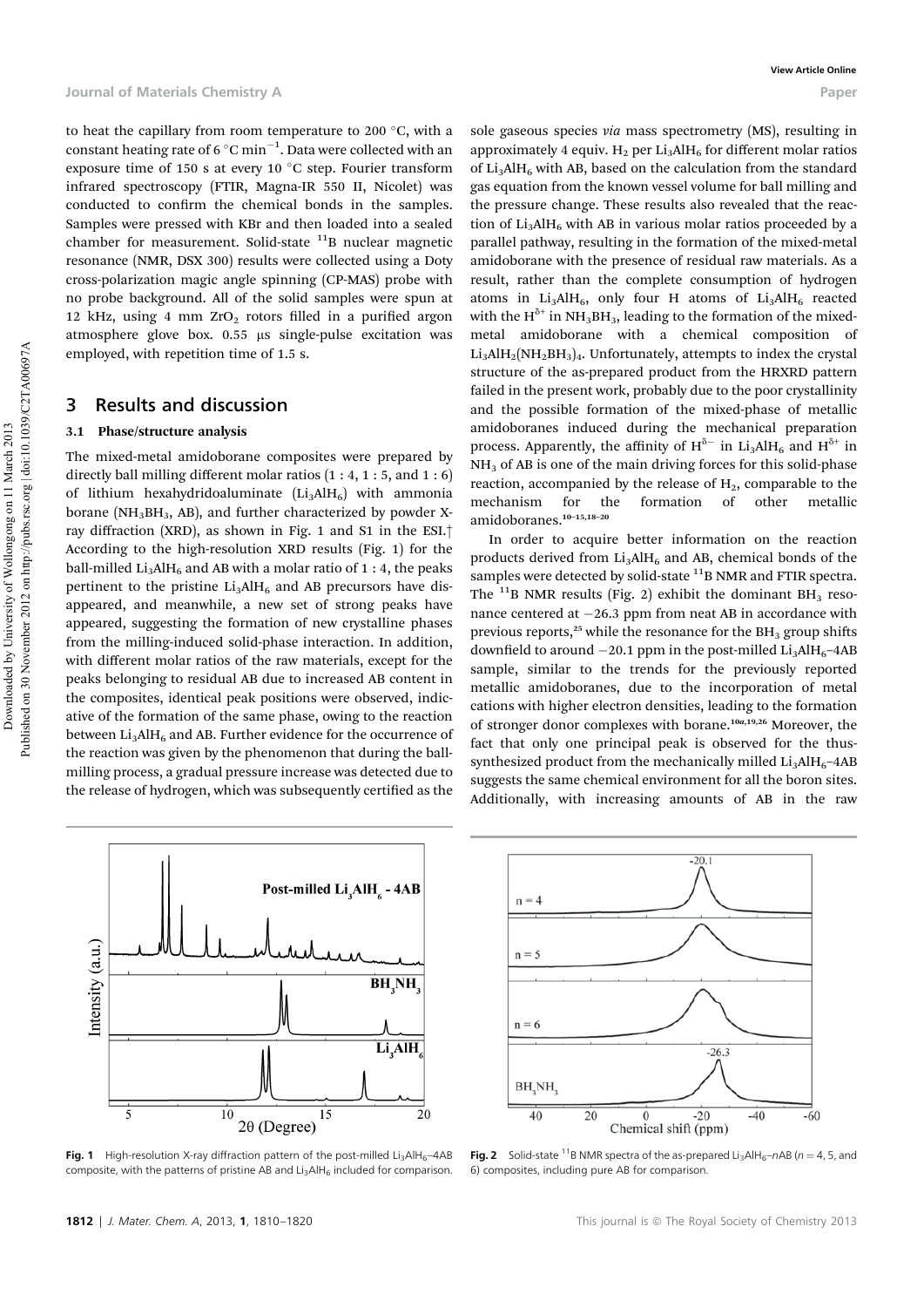materials, the line width for the resonance of the  $BH<sub>3</sub>$  moiety is broadened, instead of splitting into two peaks attributable to the thus-synthesized mixed-metal amidoborane and the residual AB, respectively, due to the relatively low resolution of solid-state NMR spectra. Furthermore, the resonance for the mobile phase of AB,<sup>25,27</sup> which has a high reactivity compared to its parent AB, was also observed as a shoulder on the primary peak belonging to the as-prepared mixed-metal amidoborane for the sample with a molar ratio of AB :  $Li<sub>3</sub>AlH<sub>6</sub> = 6 : 1$ , indirectly demonstrating the partial reaction between  $Li<sub>3</sub>AlH<sub>6</sub>$  and AB rather than the complete consumption of  $H^{\delta-}$  in Li<sub>3</sub>AlH<sub>6</sub> during the reaction process.<sup>20</sup> Analogous to the NMR results, after replacing  $H^{\delta+}$  in NH<sub>3</sub> of AB by metal cations, significant bonding structure changes were observed in the FTIR spectra of the resultant products in comparison with their raw substrates, *i.e.*, Li<sub>3</sub>AlH<sub>6</sub> and AB. The FTIR results (Fig. 3) show that identical peaks were observed for all the thus-prepared samples, even though there were different molar ratios of  $Li<sub>3</sub>AlH<sub>6</sub>$  to AB. The peak positions of the N–H and B–H bonds at around 3150– 3350  $\text{cm}^{-1}$  and 2200-2400  $\text{cm}^{-1}$ , respectively, in stretching modes are comparable with those of pure ammonia borane, while the peaks of the bending modes for N–H bonds and B–H bonds are split into two peaks and three peaks, respectively, indicating the complexity of the bonding structure, as well as the reduced structural symmetry of the as-prepared compounds compared with AB, which is also observed for other monometallic amidoboranes $^{16,17}$  and NaMg(NH<sub>2</sub>BH<sub>3</sub>)<sub>3</sub>.19 In addition, the peak at around 864  $cm^{-1}$  assigned to the bending mode of the LiAl-H bond was present,<sup>28</sup> providing further evidence for the validity of the incomplete depletion of H atoms when



**Fig. 3** FTIR spectra of the as-prepared Li<sub>3</sub>AlH<sub>6</sub>–nAB ( $n = 4$ , 5, and 6) composites, including spectra of pristine AB and as-prepared  $Li<sub>3</sub>AlH<sub>6</sub>$  for comparison.

 $Li<sub>3</sub>AlH<sub>6</sub>$  reacts with AB during the ball-milling process. Interestingly, a weak band at around  $618 \text{ cm}^{-1}$ , attributed to the stretching mode of the Al–N bond, is present in all the postmilled samples, which directly confirms the interaction between  $Li<sub>3</sub>AIH<sub>6</sub>$  and AB during ball milling, leading to substitution for hydridic hydrogen by the  $NH<sub>2</sub>BH<sub>3</sub><sup>-</sup>$  group to form the mixed-metal amidoborane. Moreover, the strong band at 1380  $\text{cm}^{-1}$  corresponds to the combination of B–N stretching and Al–N stretching resonances. The increase in the relative intensity of this peak after ball milling compared with other peaks may be attributed to the formation of Al–N bonds due to the reaction of  $Li<sub>3</sub>AlH<sub>6</sub>$  with AB.

With reference to the reaction of  $LiAlH<sub>4</sub>$  with ammonium halides,<sup>29</sup> e.g., NH<sub>4</sub>Cl, accompanied by violent hydrogen release resulting from the combination of 3 equiv. Al–H bonds and 3 equiv. N-H bonds, the reaction of  $LiAlH<sub>4</sub>$  with AB has been attempted in an effort to synthesize lithium aluminum amidoboranes. However, attempts to conduct this reaction have failed due to the significant release of boric byproducts (i.e., diborane and borazine) together with hydrogen desorption, even during a hand milling process, resulting in the formation of amorphous products and Al (Fig. S2†). Therefore, the incorporation of LiH into LiAlH<sub>4</sub>, *i.e.*, the formation of  $Li<sub>3</sub>AlH<sub>6</sub>$ , plays an important role in stabilizing the reaction between Al–H bonds and N–H bonds, indicating the crucial functionality of the alkali metal in tuning the reactivity of metal hydrides with AB.

#### 3.2 Hydrogen desorption properties

For comparison with AB, the thermal decomposition performances of the post-milled Li<sub>3</sub>AlH<sub>6</sub>–nAB ( $n = 4$ , 5, and 6) were investigated by employing mass spectrometry (MS), and the results are shown in Fig. 4 and S3.† The effective suppression of boric impurities during the decomposition of ammonia borane, i.e., borazine and diborane, was successfully achieved in the asprepared Li<sub>3</sub>AlH<sub>6</sub>–nAB ( $n = 4$ , 5, and 6) composites. Moreover, the evolution of ammonia was reduced to levels below the detection threshold of mass spectrometry in the cases of the Li<sub>3</sub>AlH<sub>6</sub>–nAB ( $n = 4$  and 5) composites, and only a slight amount of ammonia was released for the  $Li<sub>3</sub>AlH<sub>6</sub>$ -6AB composite, indicating significantly improved hydrogen release purity for the Li<sub>3</sub>AlH<sub>6</sub>–nAB composites in comparison with the neat AB. Additionally, compared with the dehydrogenation of neat AB with only two dominant peaks at around 118  $^{\circ}$ C and 160  $^{\circ}$ C,<sup>30</sup> multiple hydrogen release peaks appear during the decomposition of the Li<sub>3</sub>AlH<sub>6</sub>–nAB ( $n = 4, 5$ , and 6) composites, which are similar to the hydrogen release process of other reported metallic amidoboranes,<sup>10c,15-20</sup> suggesting distinct mechanisms for the thermolysis process causing hydrogen desorption. Specifically,  $Li<sub>3</sub>AIH<sub>6</sub>$ -4AB starts to release hydrogen at around 82 °C, with a two-step dehydrogenation process that peaks at 99.7  $\degree$ C and 148.9  $\degree$ C, respectively, much lower than that for pure AB. In the case of the  $Li<sub>3</sub>AlH<sub>6</sub>-5AB$  composite, the onset hydrogen release temperature further decreases to around 56  $\rm ^{\circ}C$ , approximately 26  $\rm ^{\circ}C$  and 49  $\rm ^{\circ}C$  lower than for the Li<sub>3</sub>AlH<sub>6</sub>-4AB and the neat AB ( $\sim$ 105 °C for BH<sub>3</sub>NH<sub>3</sub>), respectively. Meanwhile, the first hydrogen evolution peak is reduced to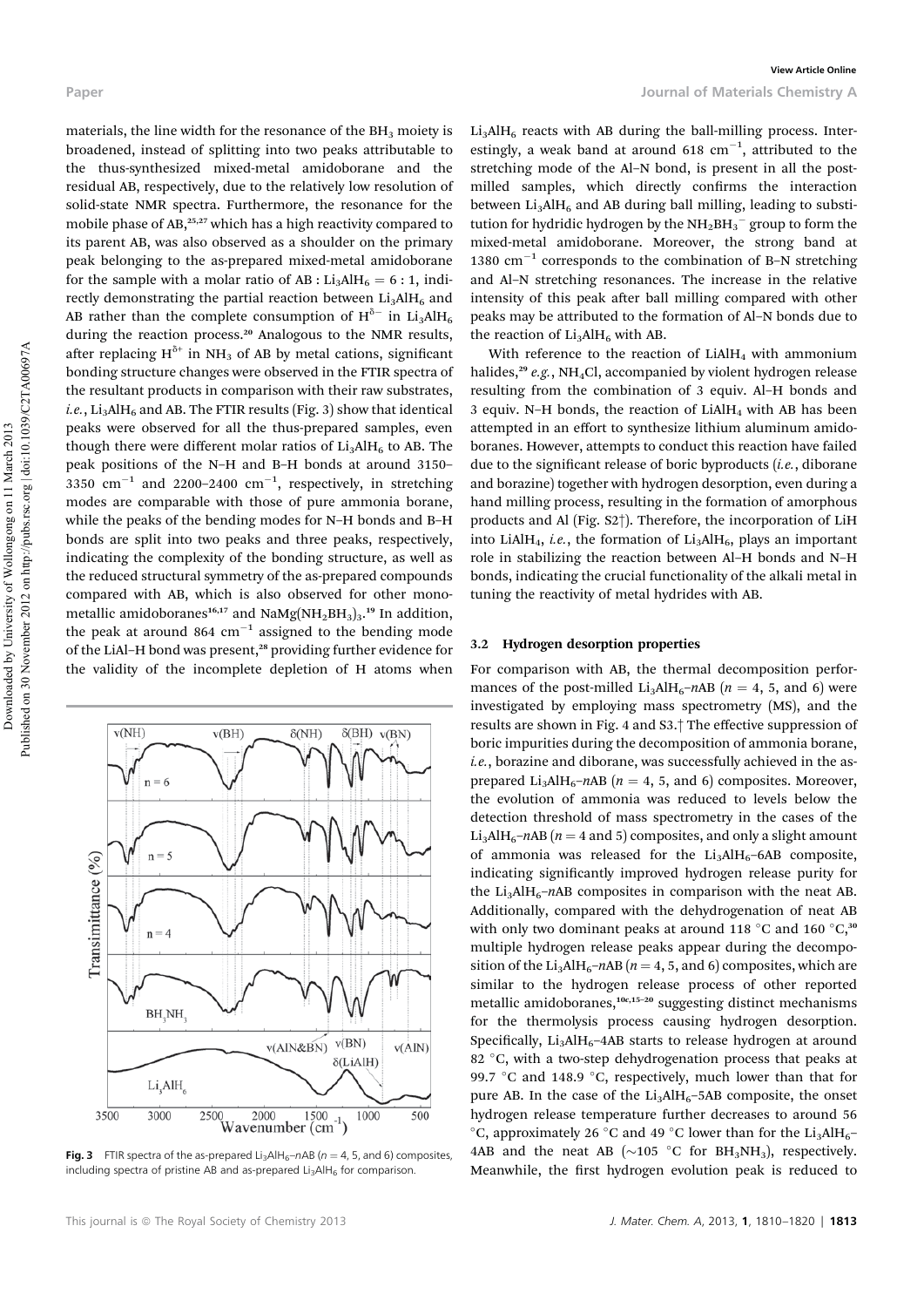

**Fig. 4** MS spectra of the as-prepared Li<sub>3</sub>AlH<sub>6</sub>–nAB ( $n = 4$ , 5, and 6) composites with a heating rate of 2  $^{\circ}$ C min $^{-1}$  under 1 atm dynamic N $_2$  atmosphere, including neat AB for comparison.

64.4  $\,^{\circ}$ C, a remarkable decrease, even in comparison with lithium amidoborane ( $\sim$ 91 °C for LiNH<sub>2</sub>BH<sub>3</sub>), while the second hydrogen evolution peak is centered at 108.1  $^{\circ}$ C. Thereafter, multiple hydrogen release peaks are present in the temperature range from 120  $\degree$ C to 180  $\degree$ C, illustrating its complicated decomposition mechanism. Comparable results were also observed for the post-milled  $Li<sub>3</sub>AlH<sub>6</sub>–AB$  composite with a molar ratio of  $1:6$ , with the first hydrogen release peak at 72.4  $^{\circ} \mathrm{C}$  and a following broad peak at temperatures from 180  $^{\circ} \mathrm{C}$ to 240 °C. Some evolution of ammonia was identified, however, during the dehydrocoupling process ranging from 67  $\degree$ C to 132  $\degree$ C. Moreover, it is noteworthy that the as-synthesized  $Li<sub>3</sub>AlH<sub>6</sub>–nAB$  composites are free from volume expansion, which is one of the major problems suffered by AB during hydrogen desorption. As per the above-mentioned results,  $Li<sub>3</sub>AlH<sub>6</sub>-nAB$ composites exhibit substantially enhanced hydrogen release properties compared with pure ammonia borane, including the effective suppression of volatile boric impurities and much lower hydrogen release temperatures.

Thermogravimetric analysis (TGA) combined with volumetric temperature programmed desorption (TPD) measurements were subsequently performed to quantitatively identify

the capacity and purity of hydrogen release from the  $Li<sub>3</sub>AlH<sub>6</sub>$ –  $nAB (n = 4, 5, and 6)$  composites. As shown in Fig. 5, Li<sub>3</sub>AlH<sub>6</sub>– 4AB presents a two-step decomposition, with 3.85 wt% weight loss for the first step in the region of 80-110  $^{\circ}$ C and 6.25 wt% for the second step from 110  $\mathrm{^{\circ}C}$  to 175  $\mathrm{^{\circ}C}$ , in good correspondence with the volumetric results ( $\sim$ 3.25 equiv. and  $\sim$ 5.3 equiv. for the first and second dehydrogenation steps, respectively), demonstrating the release of hydrogen with high purity, as indicated in the MS spectra. This result indicates the superior effects of the as-prepared mixed-metal (Li, Al) amidoborane on suppressing ammonia release compared with other dual-metal amidoboranes.<sup>18–20</sup> With regard to the  $Li<sub>3</sub>AlH<sub>6</sub>–5AB$  composite, the total weight loss is around 12 wt% over the whole decomposition, corresponding to 12 equiv.  $H_2$ , which is also consistent with the volumetric results ( $\sim$ 12.32 equiv.), again confirming the release of high-purity hydrogen in this composite. Thus far, multiple volatile by-products due to the decomposition of residual ammonia borane can be effectively suppressed by the presence of the thus-synthesized mixed-metal amidoborane in a theoretical molar ratio of 1 : 1. By contrast, the TGA results for the  $Li<sub>3</sub>AlH<sub>6</sub>$ –6AB sample give a weight loss of 13.6 wt%, corresponding to approximately 15.7 equiv.  $H_2$ , while only 14.27 equiv. gas is evolved according to the volumetric results,



Fig. 5 (a) TGA and (b) volumetric results for the decomposition of the postmilled Li<sub>3</sub>AlH<sub>6</sub>–nAB ( $n = 4$ , 5, and 6) composites at a heating rate of 2 °C min<sup>-1</sup> under 1 atm  $N_2$  atmosphere.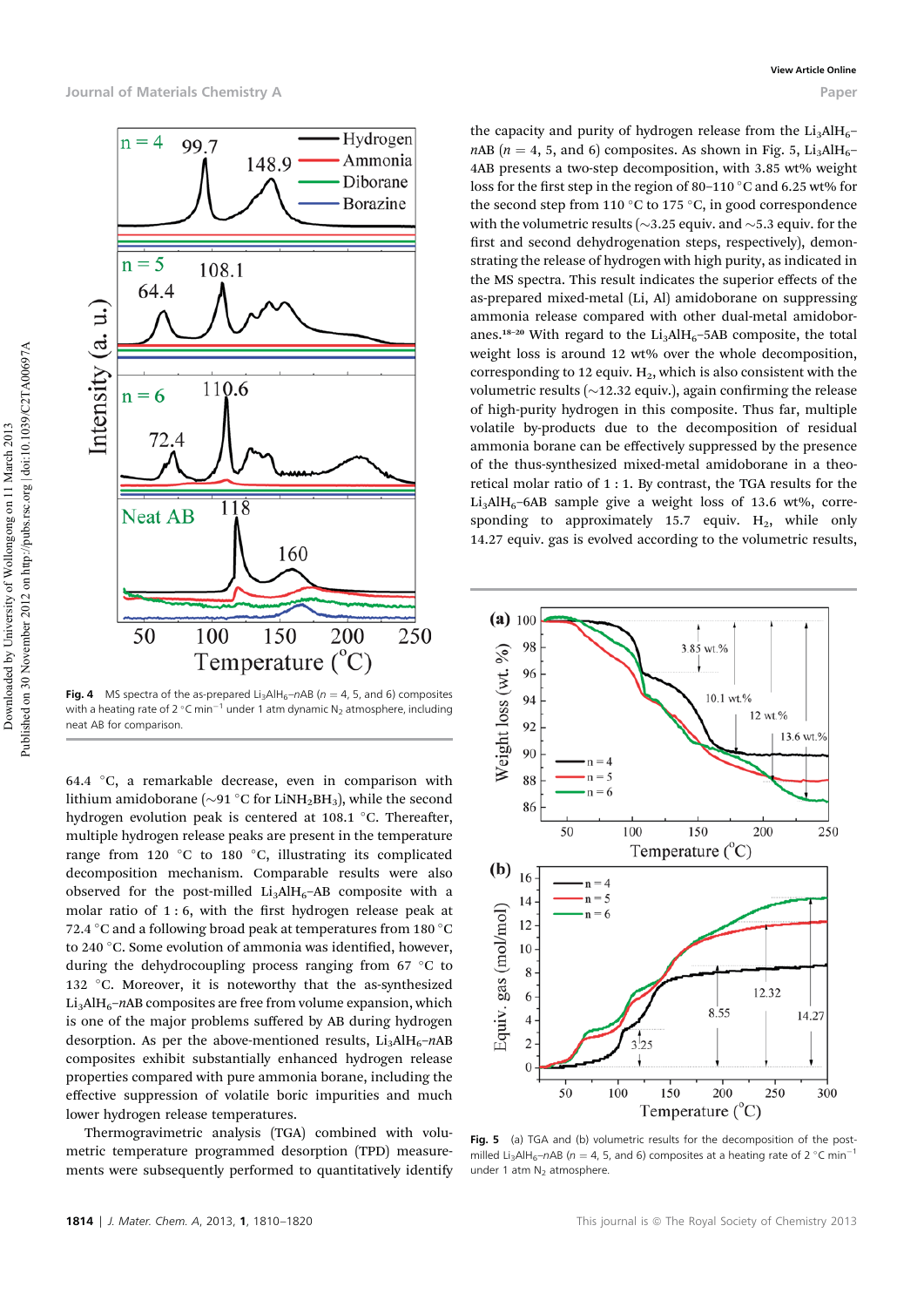suggesting the presence of by-products during the dehydrogenation process, i.e., ammonia, as detected by the MS spectra. Given that ammonia is the only by-product in conjunction with the dehydrogenation during its decomposition, on the basis of the TGA and volumetric results, the  $H<sub>2</sub>$  content evolved during decomposition of  $Li<sub>3</sub>AlH<sub>6</sub>$ –6AB composite was calculated to be 98.7 mol% (89.7 wt%), reflecting the fact that the thus-synthesized mixed-metal amidoborane not only exhibits superior hydrogen release properties, but also plays an important role in suppressing the release of volatile side products during the decomposition of residual ammonia borane, e.g., ammonia, borazine, and diborane.

Insights into the dehydrogenation kinetics of  $Li<sub>3</sub>AlH<sub>6</sub>-nAB$ composites were gained by applying the volumetric desorption measurements at different temperatures. As displayed in Fig. 6, with increasing operating temperature, faster kinetics is yielded for the Li<sub>3</sub>AlH<sub>6</sub>–nAB composites. Li<sub>3</sub>AlH<sub>6</sub>–4AB released 4 wt% hydrogen at 90  $^{\circ} \mathrm{C}$  and 4.2 wt% hydrogen at 100  $^{\circ} \mathrm{C}$  within 100 min. Upon further elevating the temperature to 120  $^{\circ}$ C and 130 °C, hydrogen capacities of  $\sim$ 7 wt% and 9.3 wt% can be reached, respectively, in 200 min, after a drastic hydrogen evolution within several minutes. In the case of  $Li<sub>3</sub>AlH<sub>6</sub>–5AB$ , enhanced hydrogen release kinetics was present above 90  $^{\circ} \mathrm{C}$ compared with the  $\textrm{Li}_{3}\textrm{AlH}_{6}$ –4AB. In particular, at 120 °C, around 8 wt% hydrogen was released within only 45 min. With respect to the  $Li<sub>3</sub>AlH<sub>6</sub>$ -6AB, further improved dynamic performance was exhibited, especially at relatively low operating temperatures in comparison with the  $Li<sub>3</sub>AlH<sub>6</sub>$ -5AB. For instance, 5 wt%, 6 wt%, and 7 wt% hydrogen evolution could be accomplished at temperatures of 80  $^{\circ}$ C, 90  $^{\circ}$ C, and 110  $^{\circ}$ C within 200 min, respectively, which are around 1 wt% higher than for  $Li<sub>3</sub>AlH<sub>6</sub>$ -5AB under the same conditions. For a quantitative evaluation of the kinetic properties related to hydrogen release, the apparent activation energies were calculated from various isothermal dehydrogenation results *via* linear Arrhenius plots of  $\ln k$ , where k is the rate constant, as a function of  $1/T$ . Fig. 6(d) displays the details for calculation of apparent activation energies. It gives activation energies of approximately 32.6 kJ mol $^{-1}$ , 27.7 kJ

mol<sup>-1</sup>, and 12.8 kJ mol<sup>-1</sup> for Li<sub>3</sub>AlH<sub>6</sub>-nAB composites with  $n =$ 4, 5, and 6, respectively, indicating more favourable hydrogen release properties with increasing AB content in the raw materials.

#### 3.3 Decomposition mechanism

Because the hydrogen release for this system is mainly due to the combination of hydridic hydrogen with protonic hydrogen, *i.e.*,  $H^{\delta+}$  linked to the N atom with  $H^{\delta-}$  linked to the B or Al atom, the decomposition of the Li<sub>3</sub>AlH<sub>6</sub>–nAB ( $n = 4$ , 5, and 6) composites is determined to be exothermic as confirmed by the DSC results (Fig. 7), which are similar to the behaviour of other metallic amidoboranes.<sup>10-20</sup> In particular, upon decomposition,  $Li<sub>3</sub>AlH<sub>6</sub>$ -4AB exhibits a small exothermic peak at around 57 °C, which is proposed to be the reaction of residual  $Li<sub>3</sub>AlH<sub>6</sub>$  (Fig. 1) with ammonia borane, and then a major hydrogen release peak at around 100 $\degree$ C, followed by some small peaks in the region of 116-150  $\degree$ C, consistent with the hydrogen release results from the mass spectra. With the aim of unravelling the relatively intricate decomposition mechanism for the Li<sub>3</sub>AlH<sub>6</sub>–nAB ( $n = 4$ , 5, and 6) composites according to the MS results, in situ highresolution X-ray diffraction was performed to survey the phase transformation during decomposition of the thus-synthesized mixed-metal amidoborane during heating. As shown in Fig. 8, no structural change occurred before 80  $\degree$ C, but upon further heating, all the peaks belonging to the synthesized mixed-metal amidoborane were significantly weakened at  ${\sim}80$   $^{\circ}{\rm C}$  and disappeared at around 100 $\degree$ C, indicating that the onset of hydrogen desorption from the mixed-metal amidoborane starts from  $\sim$ 80 °C, which is consistent with the MS results. After heating the sample to 200  $^{\circ}$ C, the mixed-metal amidoborane decomposed to form an amorphous state, which accounts for the formation of N–B chain oligomerization concurrent with the release of hydrogen during the decomposition of the metal amidoboranes.<sup>9b</sup> Additionally, a recent study by Pruski's group<sup>31</sup> found that upon heating, the interaction of a physical mixture of Li<sub>3</sub>AlH<sub>6</sub> and AB with a molar ratio of 1 : 3 formed LiNH<sub>2</sub>BH<sub>3</sub>



Fig. 6 Isothermal volumetric measurements of hydrogen release from Li<sub>3</sub>AlH<sub>6</sub> $nAB$  composites when  $n = 4$  (a), 5 (b), and 6 (c) at different temperatures, and (d) Arrhenius plots of the temperature-dependent rate data.



Fig. 7 Differential scanning calorimetry results for Li<sub>3</sub>AlH<sub>6</sub>–nAB ( $n = 4$ , 5, and 6) composites under a heating rate of 2  $^{\circ}$ C min<sup>-1</sup> in 1 atm N<sub>2</sub> atmosphere.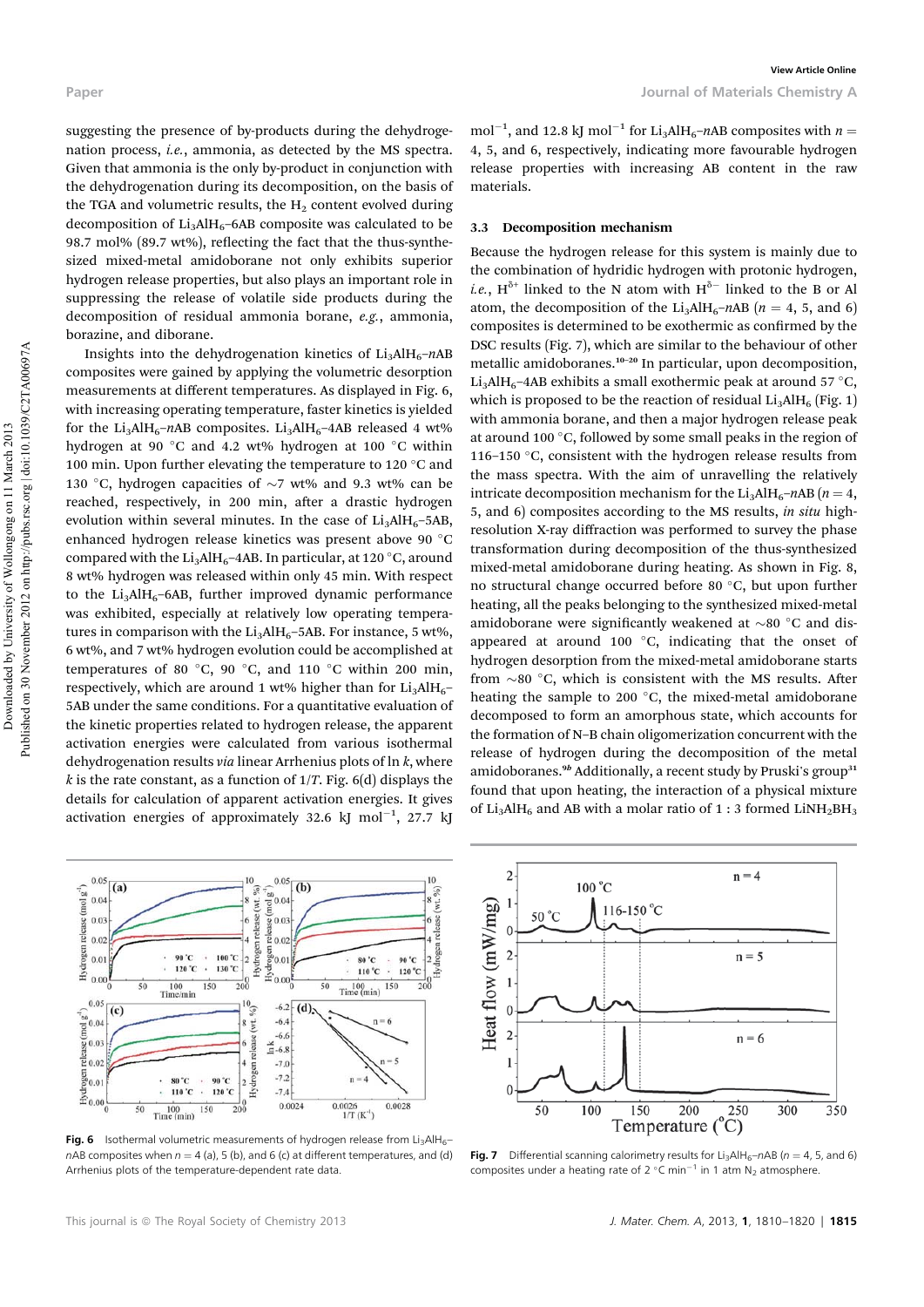

Fig. 8 Selected range of the *in situ* high-resolution XRD patterns for the postmilled Li<sub>3</sub>AlH<sub>6</sub>-4AB composites at different temperatures.

adducted with AB, which mainly accounts for the accelerated formation of branched polyaminoborane and hydrogen release, with the generation of  $AH<sub>3</sub>$  and LiH as intermediate compounds. However, the post-milled mixtures of  $Li<sub>3</sub>AlH<sub>6</sub>$  and AB in the present work exhibit a significantly different mechanism from the physical mixture of  $Li<sub>3</sub>AlH<sub>6</sub>$  and AB, as no intermediate compounds,  $e.g., LiH$  and  $AlH<sub>3</sub>$ , were detected in the in situ XRD results for the decomposition of the composite with a molar ratio of  $1:4$ , and the XRD results for the dehydrogenated products identify no formation of metallic Al (Fig. 8 and S4†). The distinct pathway for hydrogen release may originate from the fact that temperature is an important factor for both the interaction between  $Li<sub>3</sub>AlH<sub>6</sub>$  and AB and the subsequent decomposition, due to their exothermic nature.

With respect to  $Li_3AlH_6$ –5AB and  $Li_3AlH_6$ –6AB, exothermic peaks for hydrogen release at temperatures comparable with the MS results for hydrogen evolution were also detected. By contrast, compared with the post-milled  $Li<sub>3</sub>AlH<sub>6</sub>–4AB$  sample, due to the presence of residual AB of the mobile phase in the raw materials for the Li<sub>3</sub>AlH<sub>6</sub>–nAB ( $n = 5$  and 6) composites (Fig. 2), the onset dehydrogenation temperature from the  $n = 5$ and 6 composites lowered to around 56  $^{\circ}{\rm C,}$  and the hydrogen release peaks appeared before the onset hydrogen release temperature of the post-milled  $Li<sub>3</sub>AlH<sub>6</sub>-4AB$  sample, as demonstrated by the MS and TGA results. XRD patterns of the Li<sub>3</sub>AlH<sub>6</sub>–nAB ( $n = 5$  and 6) composites after heating to 90 °C are presented in Fig. S5† so that the phase transformation due to the presence of residual AB originating from hydrogen

desorption at temperatures below 90  $\degree$ C can be ascertained. Interestingly, the diffraction peaks of the thus-synthesized mixed-metal amidoborane can still be clearly identified in the post-heated samples, although with weakened identity, and the peaks indexed to residual AB have disappeared, providing direct evidence for the participation of surplus AB of the mobile phase in the hydrogen desorption at temperatures ranging from 56 to 90 °C. In addition, based on the TGA and TPD results, more than 2 equiv.  $H_2$ , which is the theoretically releasable hydrogen capacity below 200 °C,<sup>10a</sup> was detached. Therefore, the hydrogen release below 90 $\degree$ C is possibly derived from not only the decomposition of residual AB, but also the cooperative mechanism of AB with the as-synthesized mixed-metal amidoborane. The interaction of amidoboranes with AB, although in the room temperature phase, is also evidenced by the decomposition of the  $LiNH<sub>2</sub>BH<sub>3</sub>·NH<sub>3</sub>BH<sub>3</sub>$  system, leading to significantly improved hydrogen release properties due to the combination of N-H bonds with B-H bonds between the  $LiNH<sub>2</sub>BH<sub>3</sub>$  moiety and the BH<sub>3</sub>NH<sub>3</sub> moiety, which forms polyaminoborane-like products of an amorphous nature.<sup>30</sup> The synergistic effects of the interaction of AB with  $LiNH<sub>2</sub>BH<sub>3</sub>$  is free of any induction period, which is attributed to the disruption of dihydrogen bonds and the slow formation of  $\left[\text{NH}_3\text{BH}_2\text{NH}_3\right]^+ \left[\text{BH}_4\right]^-\text{(DADB)}$ , which is surmised to be a key reactive species for  $H_2$  liberation from AB.<sup>32</sup> It is believed that the reaction of the as-synthesized mixed-metal amidoborane with the mobile phase of AB resembles the interaction of  $LiNH<sub>2</sub>BH<sub>3</sub>$  with AB, resulting in improved hydrogen release properties with the formation of amorphous products and the preservation of residual mixedmetal amidoborane, as indicated in the XRD patterns (Fig. S5†). Furthermore, due to the decrease and/or weakening of dihydrogen bonds in the mobile AB phase,<sup>27</sup> which results in higher reactivity relative to the room temperature phase of AB, the energy barrier for the combination of N–H bonds with B–H bonds between metallic amidoborane and AB in the mobile phase is reduced. It, therefore, gives rise to lower onset and peak temperature of hydrogen release for the post-milled  $Li<sub>3</sub>AlH<sub>6</sub>$  $nAB$  ( $n = 5$  and 6) composites compared with  $LiNH<sub>2</sub>BH<sub>3</sub>·NH<sub>3</sub>BH<sub>3</sub><sup>30</sup>$  in which the reaction of  $LiNH<sub>2</sub>BH<sub>3</sub>$  with the room temperature phase of AB leads to the release of hydrogen. In addition, it should be noted that, as indicated from MS and DSC results, the participation of the AB in the mobile phase in the decomposition of the thus-synthesized mixed-metal amidoborane results in a more intricate dehydrogenation pathway for the post-milled  $Li<sub>3</sub>AlH<sub>6</sub>–nAB$  ( $n = 5$  and 6) composites compared with the  $Li<sub>3</sub>AlH<sub>6</sub>–4AB$  sample. Obviously, similar to the decomposition mechanism of other metallic amidoboranes, the dihydrogen bonding network and the metal ion assisted hydride transfer are of significant importance for the substantially improved hydrogen release properties compared with ammonia borane.<sup>9a</sup>

Due to the limited characterization of the materials in the amorphous state that is possible by other techniques, further exploration of the post-heated samples was provided via NMR and FTIR spectra to monitor the chemical environments of B and N, as shown in Fig. 9. The formation of  $sp^2$ -hybridized boron and  $BN<sub>3</sub>H$ , ranging from  $-10$  to 30 ppm and centered at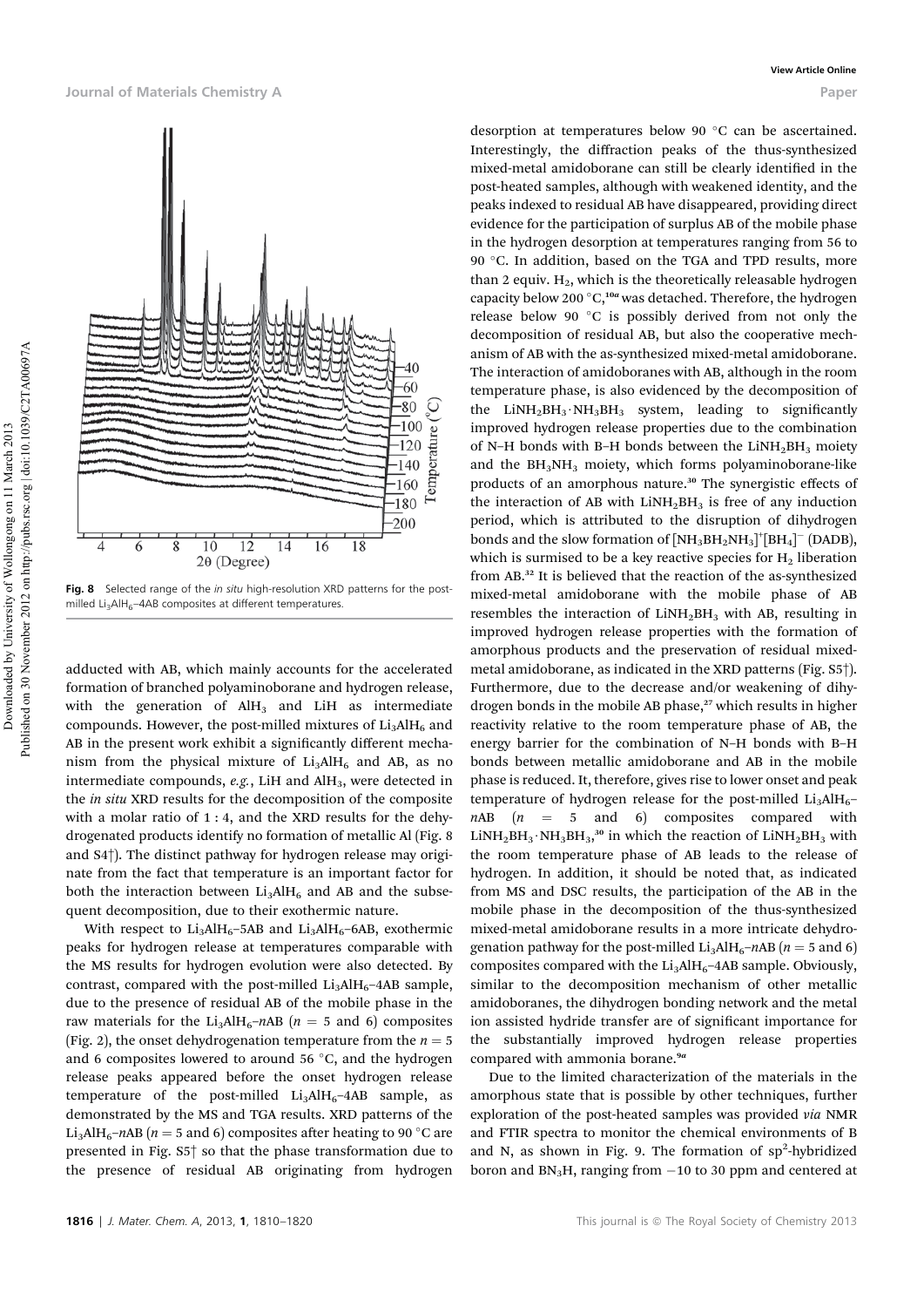

**Fig. 9** Solid-state <sup>11</sup>B NMR and FTIR spectra of Li<sub>3</sub>AlH<sub>6</sub>–nAB ( $n = 4$ , 5, and 6) composites upon heating to 350 °C with a heating rate of 2 °C min<sup>-1</sup> .

20.1 and  $-2.4$  ppm, was observed in the  $^{11}$ B NMR results, in tandem with the fact that most N–H stretches disappeared from the FTIR spectra in the post-heated samples, which are reminiscent of the dehydrogenated products of other amidoboranes,<sup>10</sup>–<sup>20</sup> further demonstrating that the combination of hydridic  $H^{\delta+}$  and protonic  $H^{\delta-}$  in general accounts for the hydrogen desorption from Li<sub>3</sub>AlH<sub>6</sub>-nAB ( $n = 4, 5,$  and 6) composites. Interestingly, the presence of an unsaturated boron structure offers significant potential for the regeneration of hydrogen-depleted composites using hydrazine as the reductant in liquid ammonia. $^{2a}$  In addition to that, a principal signal at  $-41$  ppm, corresponding to the BH<sub>4</sub><sup>-</sup> moiety in the NMR spectra, and B–H stretches in the FTIR spectra are present in the dehydrogenated samples, while no peaks indexed to metal borohydrides are present in the XRD results, indicating the amorphous state of the thus-formed borohydrides. Similar phenomena were observed in the products from the decomposition of lithium amidoborane.<sup>10a</sup>

#### 3.4 Regeneration

The practical application of  $Li<sub>3</sub>AlH<sub>6</sub>–nAB$  composites lies not only in the hydrogen desorption performance, but also in the hydrogenation conditions of the spent fuel. Efforts to restore the spent fuels were impractical via direct solid–gas reaction, however, due to the exothermicity of the hydrogen release reaction. On the other hand, inspired by recent advances in efficient regeneration of AB from the highly unsaturated  $sp^2$ hybridized boron structure in polyborazylene, which is the predominant environment for boron after dehydrogenation to 350 °C for Li<sub>3</sub>AlH<sub>6</sub>-nAB composites, as shown in Fig. 9, chemical hydrogenation, by treating the decomposed products with hydrazine as the reductant in liquid ammonia, was attempted. To prove the feasibility of this method, firstly, solid-state  $^{11}$ B NMR spectra were employed to detect the environmental changes experienced by boron in the regenerated products. From the NMR results (Fig.  $10$ ), it can be seen that, after regeneration of the dehydrogenated  $Li<sub>3</sub>AlH<sub>6</sub>–nAB$  composites, a broad peak belonging to NBH3, which was also present in the original samples (Fig. 2), appears. Nevertheless, the presence of



Fig. 10 Solid-state <sup>11</sup>B NMR spectra of Li<sub>3</sub>AlH<sub>6</sub>–nAB ( $n = 4$ , 5, and 6) composites after regeneration from the spent fuels.

unreacted sp<sup>2</sup>-hybridized boron and the  $BN_3H$  analogue confirms the partial transformation of the unsaturated boron structure to the  $NBH<sub>3</sub>$  analogue species under the reducing action of hydrazine in liquid ammonia. By contrast with the dehydrogenated products, the intensity ratio between the relative downfield region (centered at 20.1 ppm in the dehydrogenated products and 18.7 ppm in the regenerated products) and the relative upfield region (centered at  $-2.4$  ppm in the dehydrogenated products and  $-3.3$  ppm in the regenerated products) was reduced for the regenerated sample, suggesting that the more unsaturated boron structure there is, the more readily it is hydrogenated. This is mainly attributed to the fact that the position of the peak in the downfield region more closely resembles that of the polyborazylene from the decomposition of AB at  $\sim$  26 ppm.<sup>33</sup> Moreover, in comparison with the resonance of the freshly ball-milled counterparts, the regions of the  $NBH<sub>3</sub>$  resonance for the regenerated composites are substantially broader, indicating that more complicated environments for boron may exist in the regenerated samples. Furthermore, FTIR (Fig. 11) was employed to monitor the bonding changes in the regenerated products. Strong peaks pertinent to the characteristic resonance of B–H bonds, corresponding to the distinct peaks of  $BH<sub>4</sub>$  and  $BH<sub>3</sub>$  fragments in the NMR spectra, were obtained. However, only weak peaks for N–H bonds were observed at the identical positions, suggesting that there are similar chemical environments for N-H bonds after regeneration. Based on the mechanism for hydrogenation from polyborazylene to ammonia borane, the  $BH<sub>3</sub>$  moiety is first formed by combination with residual  $N_2H_4$ , and then replaced by  $NH_3$ , leading to the formation of AB.<sup>2a</sup> In contrast to AB, in which the  $BH<sub>3</sub>$  from the  $BN<sub>3</sub>$  or  $BN<sub>3</sub>H$  groups reduced by hydrazine during the process of reduction of decomposed  $Li<sub>3</sub>AlH<sub>6</sub>–nAB composite, substitution is more difficult, probably$ due to the presence of metal cations, which may interact with the resultant polymeric  $BN<sub>3</sub>$  or  $BN<sub>3</sub>H$  from dehydrogenation leading to strengthened B–N bonds compared with pure

Paper Journal of Materials Chemistry A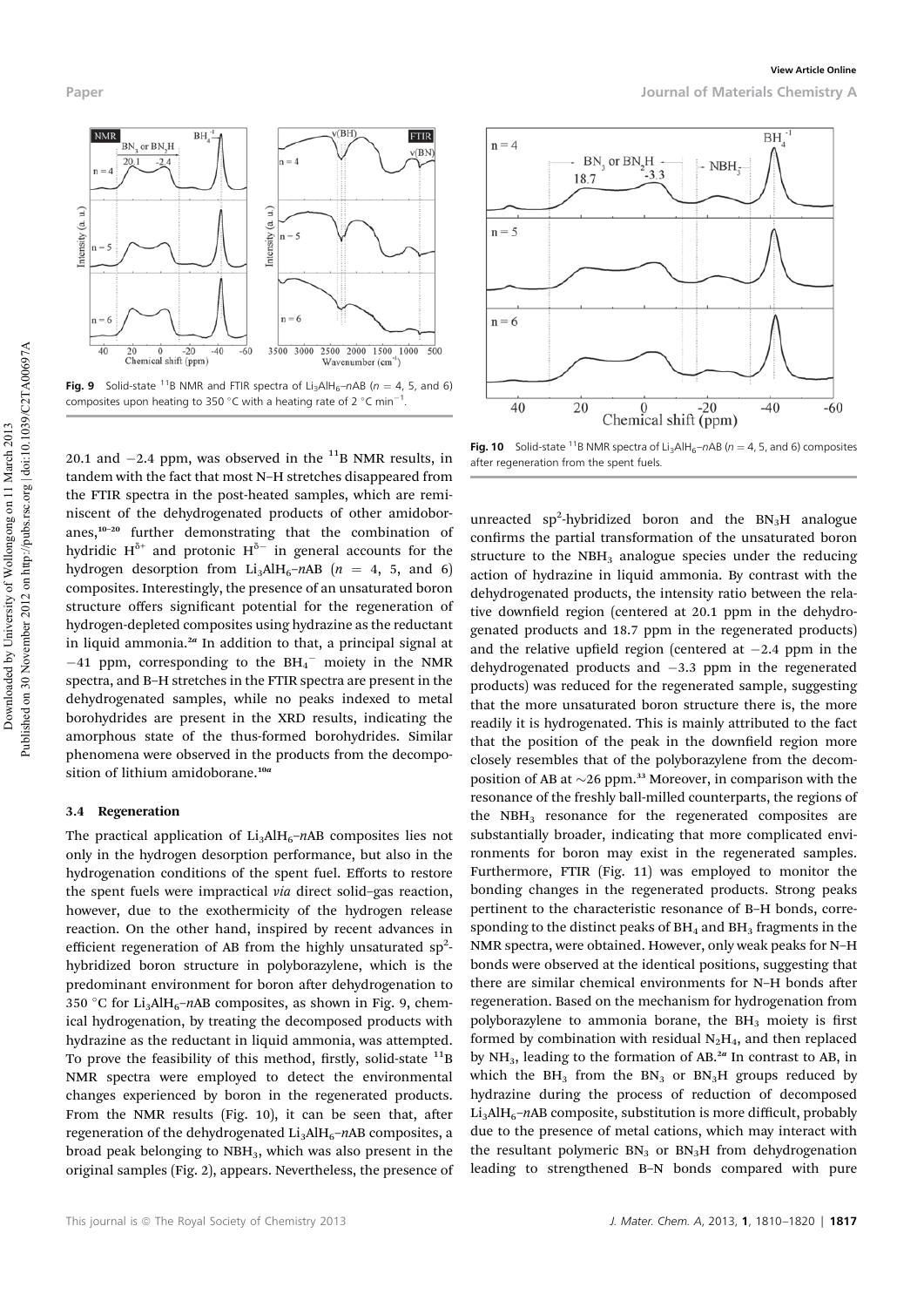

**Fig. 11** FTIR spectra of Li<sub>3</sub>AlH<sub>6</sub>–nAB ( $n = 4$ , 5, and 6) composites after regeneration from the spent fuels.

polyborazylene formed from the decomposition of ammonia borane. Therefore, the chemical regeneration of the spent fuel from  $Li_3AlH_6-\eta AB$  composites upon treatment with hydrazine in liquid ammonia gives rise to partial regeneration in comparison with the 95% yield for the regeneration of AB from polyborazylene. Additionally, with increasing AB content in the raw materials, the intensity of the N–H bonds in the related products after regeneration increases, suggesting that more N– H bonds are present. It is worth noting that, due to the presence of excess AB in the Li<sub>3</sub>AlH<sub>6</sub>–nAB ( $n = 5$  and 6) composites, the possible regeneration of the  $NH<sub>3</sub>$  group in AB may partially account for the presence of some N–H bonds in the related products after regeneration.

Further evidence for the successful regeneration of the dehydrogenated Li<sub>3</sub>AlH<sub>6</sub>-nAB composites was obtained by employing MS spectra and volumetric measurements. Impressively, hydrogen is the exclusive product detectable by MS from the regeneration products (Fig. 12), even for the regenerated  $Li<sub>3</sub>AlH<sub>6</sub>$ –6AB sample, in which the decomposition of the freshly milled composite shows ammonia as a by-product coupled with the main release of hydrogen, as displayed in Fig. 4. Moreover, in contrast to the as-milled samples, all the regenerated composites start to release hydrogen at approximately 70  $^{\circ}{\rm C},$ with the first peak centered at around the same temperature of 128  $\degree$ C, which is a little higher than the freshly ball-milled composites. This resemblance is probably due to their comparable H environments, connected to B and N, as indicated by the FTIR and NMR spectra for the samples after regeneration. According to the TPD results (Fig. 13), all the regenerated Li<sub>3</sub>AlH<sub>6</sub>–nAB ( $n = 4$ , 5, and 6) composites show a dehydrogenation capacity of around 3.5 wt%, corresponding to an approximate 35%, 30%, and 26% regeneration yield for the post-milled Li<sub>3</sub>AlH<sub>6</sub>-nAB composites with  $n = 4, 5,$  and 6, respectively. Due to the partial regeneration of unsaturated B–N bonds and formation of stable  $BH<sub>4</sub>$  groups during decomposition, the second dehydrogenation capacity of the regenerated  $Li<sub>3</sub>AlH<sub>6</sub>–6AB$  was decreased to less than 1.5 wt% (Fig. S6<sup>†</sup>), only accounting for around 11% regeneration yield.



Fig. 12 MS spectra of the Li<sub>3</sub>AlH<sub>6</sub>–nAB ( $n = 4$ , 5, and 6) composites after regeneration from the spent fuels.



Fig. 13 TPD results for the decomposition of Li<sub>3</sub>AlH<sub>6</sub>–nAB ( $n = 4$ , 5, and 6) composites after regeneration from the spent fuels.

From Fig. 12 and 13, it can be seen that the samples after hydrogenation exhibit various traits, with distinct two-step dehydrogenation for the regenerated  $Li<sub>3</sub>AlH<sub>6</sub>–nAB$  ( $n = 4$ , and 5) composites, while the regenerated  $Li<sub>3</sub>AlH<sub>6</sub>$ –6AB shows superior dehydrogenation kinetics at relatively lower temperatures. According to the IR spectra, the N–H bond content in the regenerated products increases with increasing content of ammonia borane, consequently leading to an excess of B–H bonds in the regenerated samples from  $Li_3AlH_6-\eta AB$  ( $n = 4$  and 5) composites in comparison with  $Li<sub>3</sub>AlH<sub>6</sub>$ –6AB, in which the decomposition accounts for the  $2<sup>nd</sup>$  step hydrogen desorption upon further heating. This can be further confirmed by the disappearance of N–H bonds in the rehydrogenated samples from the  $Li_3AlH_6$ –4AB composite after heating to 250 °C and the presence of weakened B–H bonds due to their consumption in the reaction with N–H bonds, as shown in Fig. S7.† Indeed, even after dehydrogenation to 400  $\,^{\circ}$ C, B-H bonds are still present,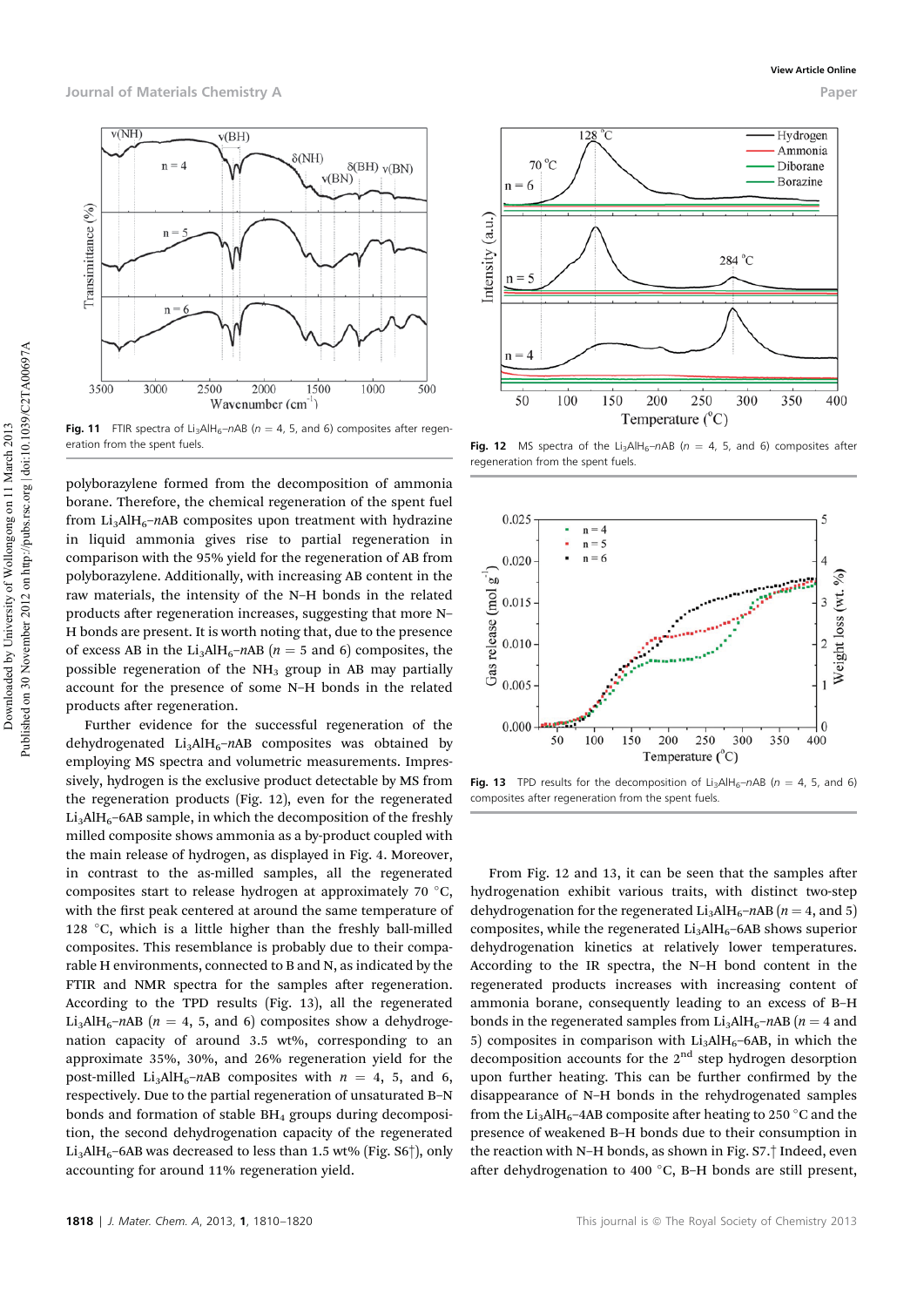which is attributable to the presence of relatively stable  $\rm BH_4^$ groups like those in alkali metal borohydrides.<sup>34</sup>

#### 4 Conclusion

By incorporation of alkali metal, alkali metal (Li) and trivalent metal (Al) based metallic amidoborane was successfully prepared. The significantly enhanced hydrogen release properties at low temperature, together with the effective suppression of volatile by-products, make it a promising hydrogen storage candidate. It has been shown through volumetric measurements that this novel compound is able to release 9 wt%  $H_2$  at the temperature of 130  $^{\circ} \mathrm{C}$  within 200 min. Furthermore, promotion of hydrogen release from AB through its interaction with the thus-prepared mixed-metal amidoborane was found, including effective suppression of boric by-products and improved hydrogen release kinetics compared with the components, *i.e.*, over 9 wt%  $H_2$  released at 120  $^{\circ}$ C within 200 min. The products after regeneration are able to release around 3.5 wt%  $H_2$  corresponding to a 35% regeneration yield for the post-milled  $Li<sub>3</sub>AlH<sub>6</sub>-4AB$  composite. These advances may open up the possibility of exploring amidoboranes as a series of practical hydrogen storage materials. In order to commercialize this route using amidoboranes as hydrogen carriers, however, more issues, especially for the enhancement of recyclable hydrogen capacity, still need to be addressed in the future.

#### Acknowledgements

This work was partially supported by the Ministry of Science and Technology of China (2010CB631302), the National Natural Science Foundation of China (Grant no. 51071047, 21271046), the PhD Programs Foundation of the Ministry of Education of China (20110071110009) and the Science and Technology Commission of Shanghai Municipality (11JC1400700, 115207011100). Z. Guo acknowledges financial support from the Australian Research Council (ARC) discovery project (grant number DP1094261). Part of this research was undertaken on the Powder Diffraction Beamline at the Australian Synchrotron, Victoria, Australia. The authors also would like to thank Dr Tania Silver for critical reading of the manuscript.

## Notes and references

- 1 (a) T. K. A. Hoang and D. M. Antonelli, Adv. Mater., 2009, 21, 1787–1800; (b) L. Schlapbach and A. Zuttel, Nature, 2001, 414, 353–358; (c) S. Orimo, Y. Nakamori, J. R. Eliseo, A. Züttel and C. M. Jensen, Chem. Rev., 2007, 107, 4111-4132.
- 2 (a) A. D. Sutton, A. K. Burrell, D. A. Dixon, E. B. Garner III, J. C. Gordon, T. Nakagawa, K. C. Ott, J. P. Robinson and M. Vasiliu, Science, 2011, 331, 1426–1429; (b) B. L. Davis, D. A. Dixon, E. B. Garner, J. C. Gordon, M. H. Matus, B. Scott and F. H. Stephens, Angew. Chem., Int. Ed., 2009, 48, 6812–6816; (c) A. D. Sutton, B. L. Davis, K. X. Bhattacharyya, B. D. Ellis, J. C. Gordon and P. P. Power, Chem. Commun., 2010, 46, 148–149.
- 3 (a) A. Staubitz, A. P. M. Robertson and I. Manners, Chem. Rev., 2010, 110, 4079–4124; (b) W. Grochala and P. P. Edwards, Chem. Rev., 2004, 104, 1283–1315.
- 4 (a) L. Li, X. Yao, C. Sun, A. Du, L. Cheng, Z. Zhu, C. Yu, J. Zou, S. C. Smith, P. Wang, H.-M. Cheng, R. L. Frost and G. Q. Lu, Adv. Funct. Mater., 2009, 19, 265–271; (b) A. Gutowska, L. Li, Y. Shin, C. M. Wang, X. S. Li, J. C. Linehan, R. S. Smith, B. D. Kay, B. Schmid, W. Shaw, M. Gutowski and T. Autrey, Angew. Chem., Int. Ed., 2005, 44, 3578–3582; (c) S. Sepehri, B. B. García and G. Cao, Eur. J. Inorg. Chem., 2009, 2009, 599–603; (d) S. F. Li, Y. H. Guo, W. W. Sun, D. L. Sun and X. B. Yu, J. Phys. Chem. C, 2010, 114, 21885–21890; (e) T. Zhang, X. Yang, S. Yang, D. Li, F. Cheng, Z. Tao and J. Chen, Phys. Chem. Chem. Phys., 2011, 13, 18592–18599; (f) T. K. Nielsen, F. Besenbacher and T. R. Jensen, Nanoscale, 2011, 3, 2086–2098.
- 5 (a) T. He, Z. T. Xiong, G. T. Wu, H. L. Chu, C. Z. Wu, T. Zhang and P. Chen, Chem. Mater., 2009, 21, 2315–2318; (b) B. L. Conley, D. Guess and T. J. Williams, J. Am. Chem. Soc., 2011, 133, 14212–14215; (c) S. B. Kalidindi, J. Joseph and B. R. Jagirdar, Energy Environ. Sci., 2009, 2, 1274– 1276.
- 6 (a) M. E. Bluhm, M. G. Bradley, R. Butterick, U. Kusari and L. G. Sneddon, J. Am. Chem. Soc., 2006, 128, 7748–7749; (b) D. W. Himmelberger, C. W. Yoon, M. E. Bluhm, P. J. Carroll and L. G. Sneddon, J. Am. Chem. Soc., 2009, 131, 14101–14110.
- 7 (a) X. B. Zhang, S. Han, J. M. Yan, M. Chandra, H. Shioyama, K. Yasuda, N. Kuriyama, T. Kobayashi and Q. Xu, J. Power Sources, 2007, 168, 167-171; (b) D. Sun, V. Mazumder, O. n. Metin and S. Sun, ACS Nano, 2011, 5, 6458– 6464.
- 8 P. Wang, Dalton Trans., 2012, 41, 4296–4302.
- 9 (a) A. T. Luedtke and T. Autrey, Inorg. Chem., 2010, 49, 3905– 3910; (b) D. Y. Kim, H. M. Lee, J. Seo, S. K. Shin and K. S. Kim, Phys. Chem. Chem. Phys., 2010, 12, 5446–5453.
- 10 (a) Z. T. Xiong, C. K. Yong, G. T. Wu, P. Chen, W. Shaw, A. Karkamkar, T. Autrey, M. O. Jones, S. R. Johnson, P. P. Edwards and W. I. F. David, Nat. Mater., 2008, 7, 138– 141; (b) C. Wu, G. Wu, Z. Xiong, W. I. F. David, K. R. Ryan, M. O. Jones, P. P. Edwards, H. Chu and P. Chen, Inorg. Chem., 2010, 49, 4319–4323; (c) H. Wu, W. Zhou and T. Yildirim, J. Am. Chem. Soc., 2008, 130, 14834–14839; (d) X. D. Kang, Z. Z. Fang, L. Y. Kong, H. M. Cheng, X. D. Yao, G. Q. Lu and P. Wang, Adv. Mater., 2008, 20, 2756– 2759.
- 11 (a) Z. T. Xiong, G. T. Wu, Y. S. Chua, J. J. Hu, T. He, W. L. Xu and P. Chen, Energy Environ. Sci., 2008, 1, 360–363; (b) K. Shimoda, Y. Zhang, T. Ichikawa, H. Miyaoka and Y. Kojima, J. Mater. Chem., 2011, 21, 2609–2615.
- 12 H. V. K. Diyabalanage, T. Nakagawa, R. P. Shrestha, T. A. Semelsberger, B. L. Davis, B. L. Scott, A. K. Burrell, W. I. F. David, K. R. Ryan, M. O. Jones and P. P. Edwards, J. Am. Chem. Soc., 2010, 132, 11836–11837.
- 13 H. V. K. Diyabalanage, R. P. Shrestha, T. A. Semelsberger, B. L. Scott, M. E. Bowden, B. L. Davis and A. K. Burrell, Angew. Chem., Int. Ed., 2007, 46, 8995–8997.